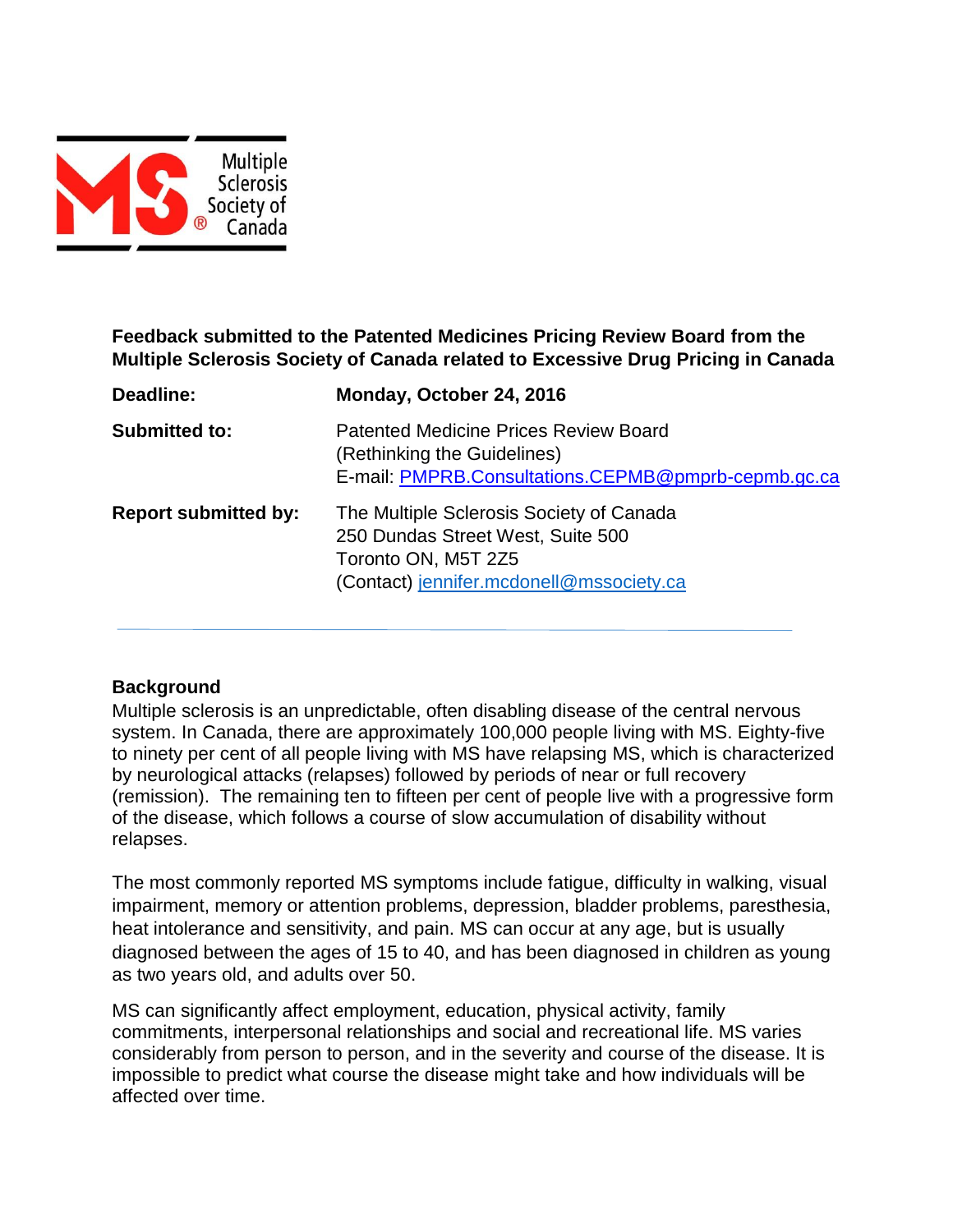#### **Information gathering for this report**

To better understand what 'excessive' drug pricing means to Canadians affected by MS, a short poll about MS medication usage, including cost coverage, was developed and posted on our social media channels. We received 232 responses in English and French. Most respondents were employed full-time and accessed their medications through private insurance offered as part of their employee benefits program. More than eighty percent of all respondents stated that they would be unable to continue treatment if they did not have access to an insurance plan (private or public). 'High cost', followed by 'standardized access and cost of drugs' were identified as the top two areas of improvement required in terms of accessing MS medications in Canada.

### **MS Medications: Disease modifying therapies in Canada**

Health Canada has approved eleven drugs to treat relapsing forms of MS, collectively referred to as disease-modifying therapies, or DMTs. These medications have shown to be efficacious and safe in reducing annual relapse rates (ARR) between 30 and 70 per cent, depending on the agent being used. These drugs are also effective in slowing disability progression and reducing the number or new or enhanced lesions (as seen on MRI). Currently there are no approved MS medications for progressive forms of MS.

The annual cost of DMTs range from approximately \$16,000 to \$30,0000 for first-line therapies, and \$50,0000 or more, for second or third line therapies. The vast majority of these drugs are included on provincial, territorial and federal formularies, overseen by 'special' or 'exceptional access' drug programs that require a case-by-case approval for reimbursement due to their high cost. Certain criteria must be met in order to be eligible for public reimbursement or coverage of these drugs. Many people do not meet the necessary criteria for various reasons including but not limited to: their doctor filled the paperwork incorrectly, the patient is covered under another plan; not enrolled in the provincial plan; cancelled due to arrears in premiums, or the patient does not meet the specific medication criteria.

Private health insurance, either group or individual plans, and some pharmaceutical company assistance plans also cover the cost of these drugs. Most of the MS medications cost the same as or exceed an average annual salary. Without drug plans in place (public, private or industry), financial access to these drugs would be unattainable by the vast majority of Canadians who live with relapsing MS. Some individuals have gone in to debt to afford their medications, and as a result some have lost their homes. Many people equate the excessive cost of the drugs to a mortgage payment.

*'The cost of the medicine is more than I make a month, without my company drug plan this would be financially impossible.'*

*'The monthly cost of these drugs is equal to a small mortgage, except it's a mortgage that you pay your entire life. Even at 90% coverage, my family has to make sacrifices. I can't imagine what someone without a good plan would do.'*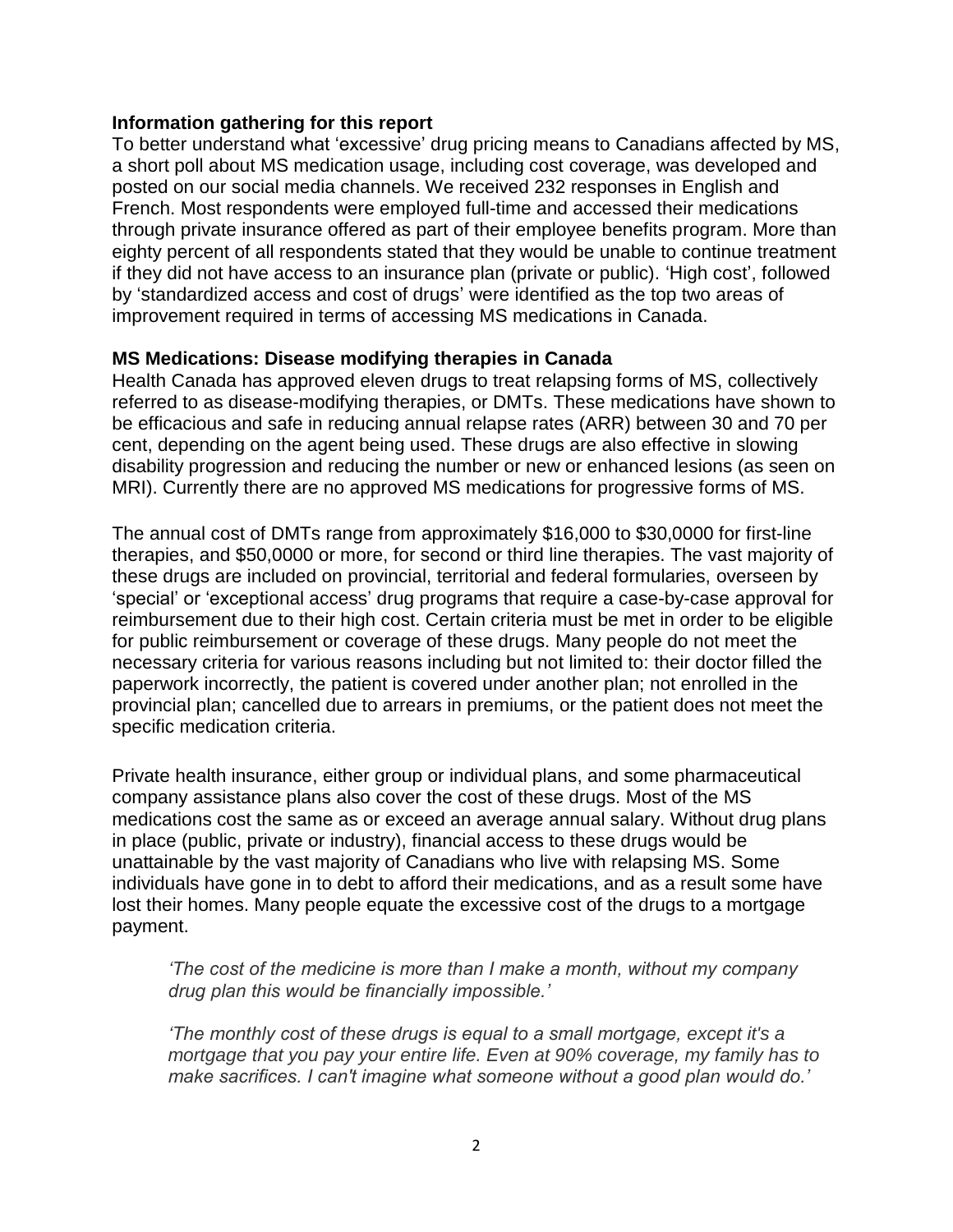*'The cost of my drug comes in to my pharmacy at just under \$1,800 for a 28-day supply. That's more than my mortgage.'*

*'Without my drug plan through work there is no way I could afford my medicine. The cost of my meds each month is only a few hundred dollars less that I make a month working fulltime. If I had to pay for my meds myself, we would not be able to pay the bills.'*

In addition to the high cost of medications, the episodic nature of multiple sclerosis creates unique employment issues. Many people are unable to maintain stable jobs or remain in the workplace due to relapses, symptoms, medication side-effects and disability progression. This often results in loss of employment benefits including private group insurance plans that cover partial or full cost of MS medications, forcing people to apply for public reimbursement and in some provinces the cost of these medications is not covered one hundred per cent. Many Canadians are therefore left out of pocket or unable afford the medications at all.

*'My medication is extremely expensive and I simply wouldn't be taking it if I ever lost my job and wasn't covered under their drug plan.'*

*'The cost of the medicine is more than I make a month, without my company drug plan this would be financially impossible.'*

*If I was not working for a company with benefits, I would not be able to take the drug. It's way too expensive... it's pretty easy to see that.'*

According to a 2013 report, *Comparative Clinical and Cost-Effectiveness of Drug Therapies for Relapsing-Remitting Multiple Sclerosis*, published by the Canadian Agency for Drugs and Technologies in Health (CADTH), the cost of a mild to moderate relapse can cost the health care system upwards of \$6,400 while an acute relapse could cost up to \$15,000. Without treatment, those with relapsing forms of MS would likely continue to experience relapses ranging in severity, requiring hospitalization and treatment with other medications. Ultimately this incurs a much higher cost to health care systems overall.

In a recent report published by the Conference Board of Canada, *The Value of Specialty Medications: An Employer Perspective*, societal benefits of specialty medications include a decrease in caregiving needs of working relatives and reduced use of healthcare resources, which total an estimated \$10,700 to \$17,000 per employee in benefits depending on the disease.

MS therapies cost a minimum of \$16,000 annually, which can go up to approximately \$50,000(or more). Second line therapies, which are taken after a patient has failed on an initial or first line therapy, are more therapeutically aggressive but are highest in cost. Of the eleven approved therapies, three are second line options.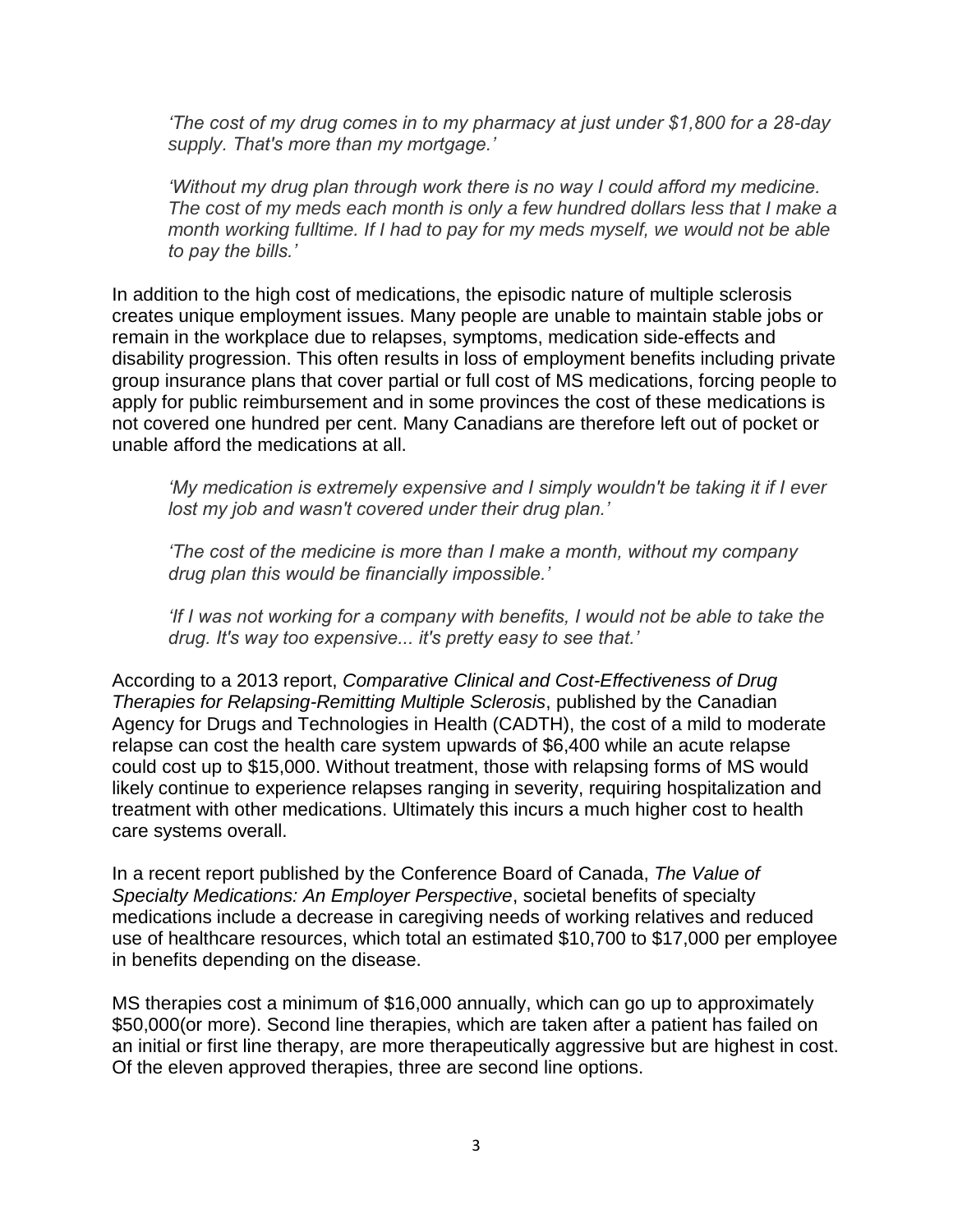There is no 'standard' MS medication. Although several MS medications have similar mechanisms of action, dosing and administration are not the same and therefore the options available to people are selected based on tolerance, known (expected) sideeffects, lifestyle choices, disease course and cost. It is common for one treatment to work well in one individual, and fail in another.

Although there is a growing number of options, the cost of newer therapies is also increasing. Both public health insurance plans and private payers require that individuals meet specific criteria before they will cover the cost of an MS medication, or require a higher co-pay. Some people are denied their applications for drug coverage, while others cannot afford the co-pay.

*'The provincial co-payment is significant enough that the cost is too prohibitive when other expenses are accounted for (i.e. child care).'*

*The coverage will not cover the full cost of the drug and will still cost thousands to go on [continue treatment].'*

## **Pharmaceutical Companies and MS Medications**

Although marketed under different brand names, the same treatments for multiple sclerosis are available in other developed countries. Of the eleven MS medications approved in Canada, four are marketed by the same pharmaceutical company, who have another MS medication currently pending approval with Health Canada, and three other agents in their product pipeline. Two other large pharmaceutical companies in multiple sclerosis therapeutics each have two MS medications on the market and the remaining three companies each have one MS medication on the market.

In Canada, pharmaceutical companies that market MS medications set list prices for first line MS medications competitively, ranging between \$16,000 and \$24,000. At this time, there is no Health Canada approved generic or biosimilar available for treatment of MS, however a generic MS medication has been developed and is pending Health Canada approval. The brand name counterpart of the generic drug pending Health Canada approval has been identified by CADTH (*Comparative Clinical and Cost-Effectiveness of Drug Therapies for Relapsing-Remitting Multiple Sclerosis)* as the most cost-effective MS medication, and was is the most widely used medication among the respondents in our poll. Once the generic version of this medication is available in Canada, the landscape for prescribing MS medications, including public and private payer criteria and decision making, will be impacted. It is possible that the cost of the drug, according to a payer, may play a much larger role in determining what is best for an individual therapeutically.

# **Conclusion**

*'*

The MS Society appreciates the opportunity to provide feedback to the Patented Medicine Prices Review Board (PMPRB)'s consultation with stakeholders. The MS Society is committed to ensuring that Canadians have timely and standardized access to MS medications. The cost of these medications is not possible for most individuals to